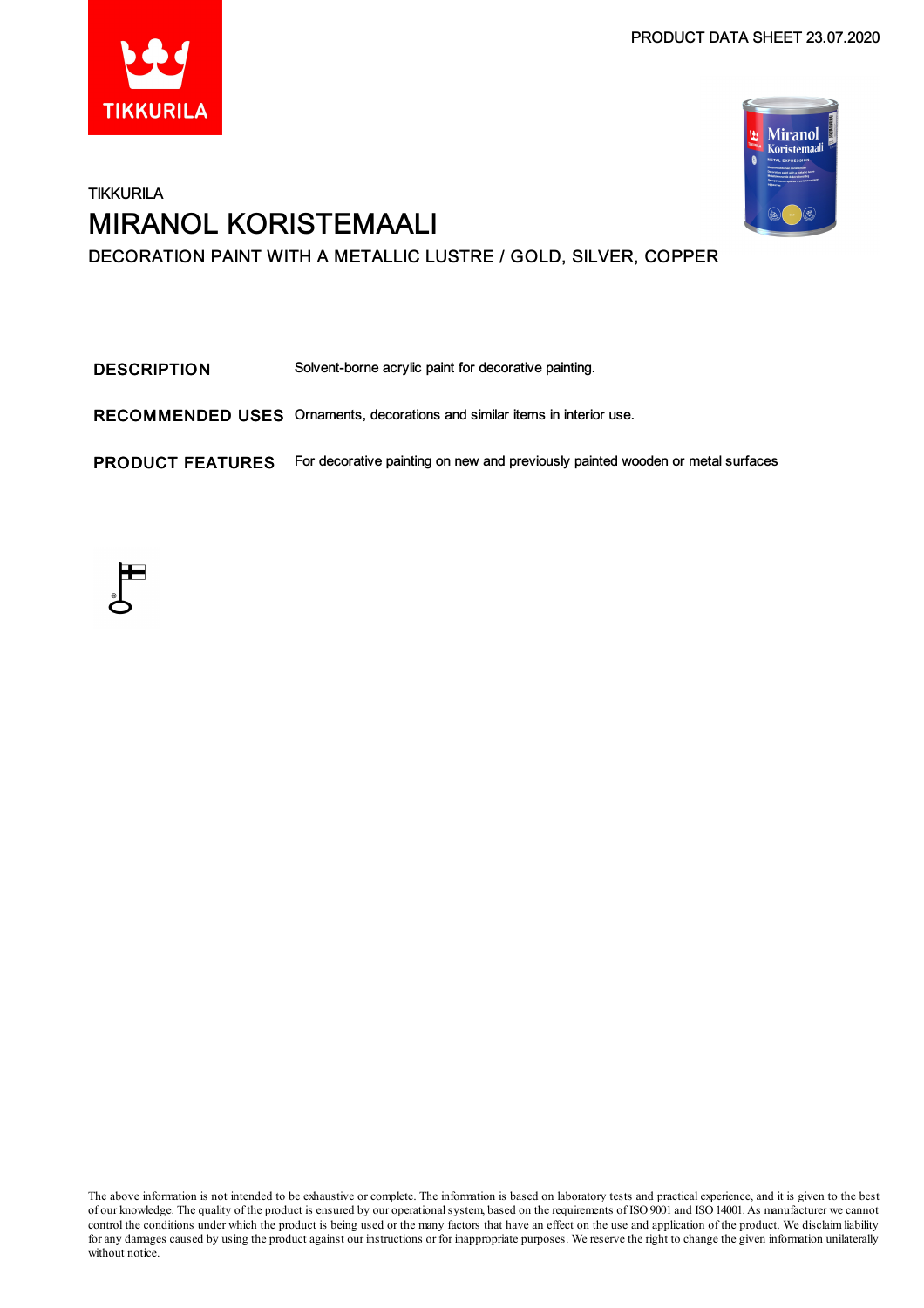

# MIRANOL KORISTEMAALI

| <b>TECHNICAL DATA</b>                               |                                                                                                                                               |
|-----------------------------------------------------|-----------------------------------------------------------------------------------------------------------------------------------------------|
| <b>Colour Shades</b>                                | Gold, Silver and Copper.                                                                                                                      |
| Coverage                                            | $10 - 13$ m <sup>2</sup> /l                                                                                                                   |
| Can sizes                                           | $0.1$ I, 11                                                                                                                                   |
| <b>Application method</b>                           | Brush, roller (short-pile mohair roller) or conventional spray. Conventional spray<br>application - nozzle 1.4-1.8 mm - thinning 20-25 vol.-% |
| Drying time (23°C and<br>50% relative air humidity) | Dust dry in 1 hour. Dry to use after 24 hours.                                                                                                |
| Density (kg/l)                                      | 0.9-1.2 kg/l depending on the shade, ISO 2811                                                                                                 |
| <b>Wash resistance</b>                              | Resistant to light wiping with a damp cloth.                                                                                                  |
| Volume solids (%)                                   | 30                                                                                                                                            |
| <b>Storage</b>                                      | Unaffected by cold storage or transportation. Badly closed or short cans endure<br>badly long-time storage.                                   |
|                                                     |                                                                                                                                               |
|                                                     |                                                                                                                                               |
|                                                     |                                                                                                                                               |
|                                                     |                                                                                                                                               |

The above information is not intended to be exhaustive or complete. The information is based on laboratory tests and practical experience, and it is given to the best of our knowledge. The quality of the product is ensured by our operationalsystem, based on the requirements of ISO9001 and ISO14001.As manufacturer we cannot control the conditions under which the product is being used or the many factors that have an effect on the use and application of the product. We disclaimliability forany damages caused by using the product against our instructions or for inappropriate purposes. We reserve the right to change the given information unilaterally without notice.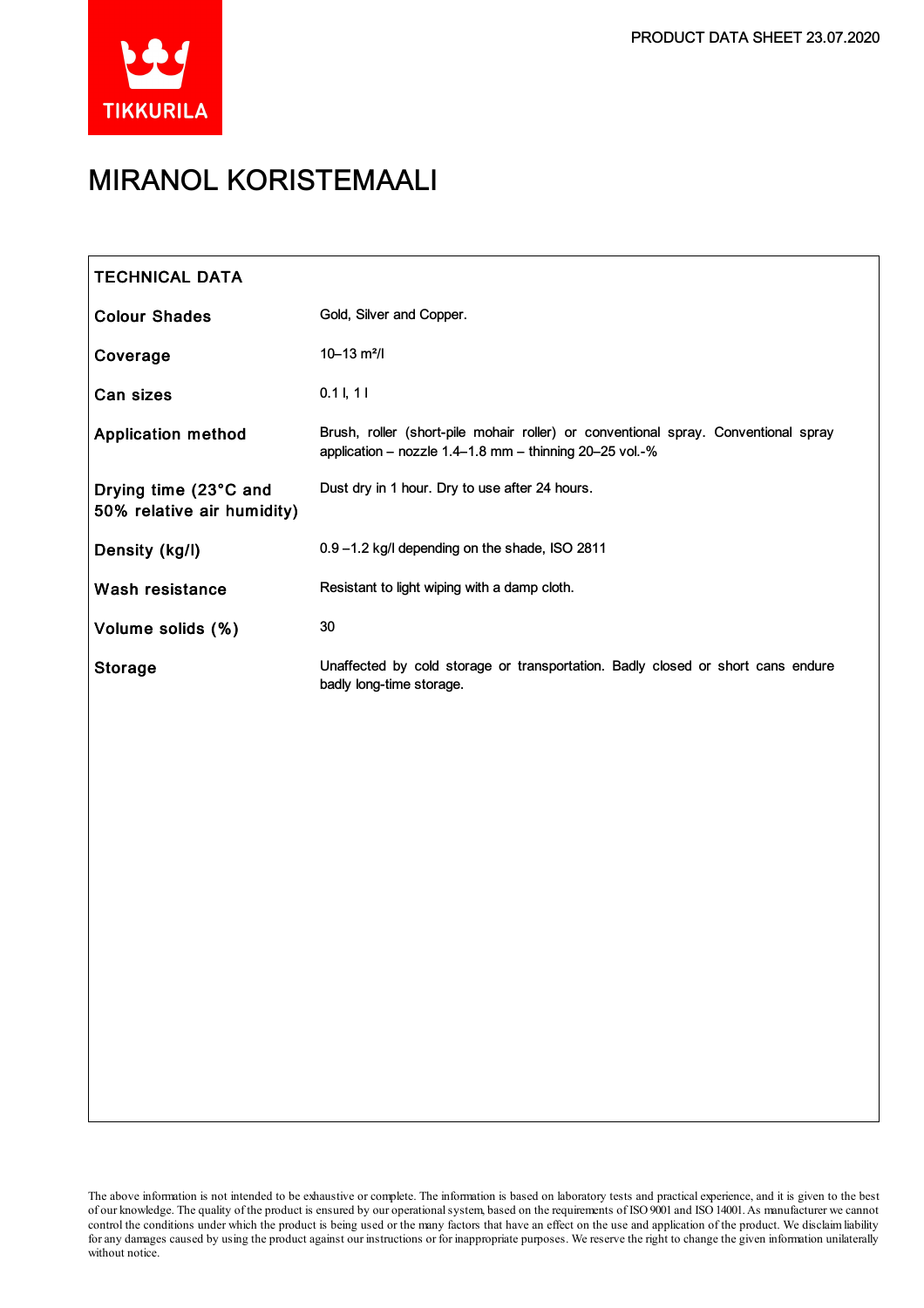

# MIRANOL KORISTEMAALI

# APPLICATION INSTRUCTIONS

### Application conditions

The surface to be painted must be dry, the temperature at least +5°C and the relative humidity of the air below 80%.

### Surface preparation

Unpainted surfaces:

Clean the surfaces of any dirt, dust, grease, oil, rust, etc.

To seal and even out wood material, prime with 1–2 coats of Otex adhesion primer in a shade close to the finishing paint (gold – TVT X029, silver – TVT H168, copper – TVT J123).

On metal surfaces, use light gray Rostex Super anti-corrosion primer. Steel objects in dry interior conditions can be painted directly with Miranol Koristemaali. Aluminum must be roughened before priming.

Previously painted surfaces:

Wash surfaces with Maalipesu cleaning agent, rinse carefully with water and allow to dry well. Remove loose paint and any rust with a scraper and sand as even as possible. Fill holes and cracks with Lakkakitti, sand and remove the sanding dust.

To seal wood surfaces that are in poor condition, prime with Otex adhesion primer in a shade close to the finishing paint (gold – TVT X029, silver – TVT H168, copper – TVT J123). On metalsurfaces, use light gray Rostex Super anti-corrosion primer.

#### Undercoating

To seal wood surfaces that are in poor condition, prime with Otex adhesion primer in a shade close to the finishing paint (gold – TVT X029, silver – TVT H168, copper – TVT J123). On metalsurfaces, use light gray Rostex Super anti-corrosion primer.

### Painting

Stir Miranol decorative paint well before and occasionally during use to avoid the colorfulness of the shade caused by the setting of the metal pigments. If necessary, thin the paint with White Spirit 1050 or with Ruiskuohenne 1032. Apply the paint 1–2 times with a brush or a roller or 2 times with a spray gun. The most even finish can be achieved by rolling or conventional spray application. Use e.g. a superlon stippling brush for corners and angles in roller application.

Finish by applying Unica Super (only gold and copper) lacquer to the surfaces that need to be resistant to wear. A coat of lacquer will dim the metallic sheen of the paint somewhat.

#### Cleaning of tools

Clean tools with White Spirit 1050 or Tikkurila Pensselipesu (Tool Cleaner). Clean tools with White Spirit 1050 or Tikkurila Pensselipesu (Tool Cleaner).

#### Maintenance instructions

If necessary, after approx. one month from painting: Clean the surface lightly with a neutral (pH 6–8) dish washing solution and a soft cleaning cloth. Clean very dirty surfaces with a mild alkaline washing solution (pH 8–10) and a cleaning cloth. Rinse the surface carefully.

After the surface treatment, surfaces must be handled with care for a few weeks as the product achieves its final hardness and durability after about one month under normal conditions. If the surfaces need to be cleaned soon after surface treatment, clean them lightly with a soft cleaning cloth.

The above information is not intended to be exhaustive or complete. The information is based on laboratory tests and practical experience, and it is given to the best of our knowledge. The quality of the product is ensured by our operationalsystem, based on the requirements of ISO9001 and ISO14001.As manufacturer we cannot control the conditions under which the product is being used or the many factors that have an effect on the use and application of the product. We disclaimliability forany damages caused by using the product against our instructions or for inappropriate purposes. We reserve the right to change the given information unilaterally without notice.